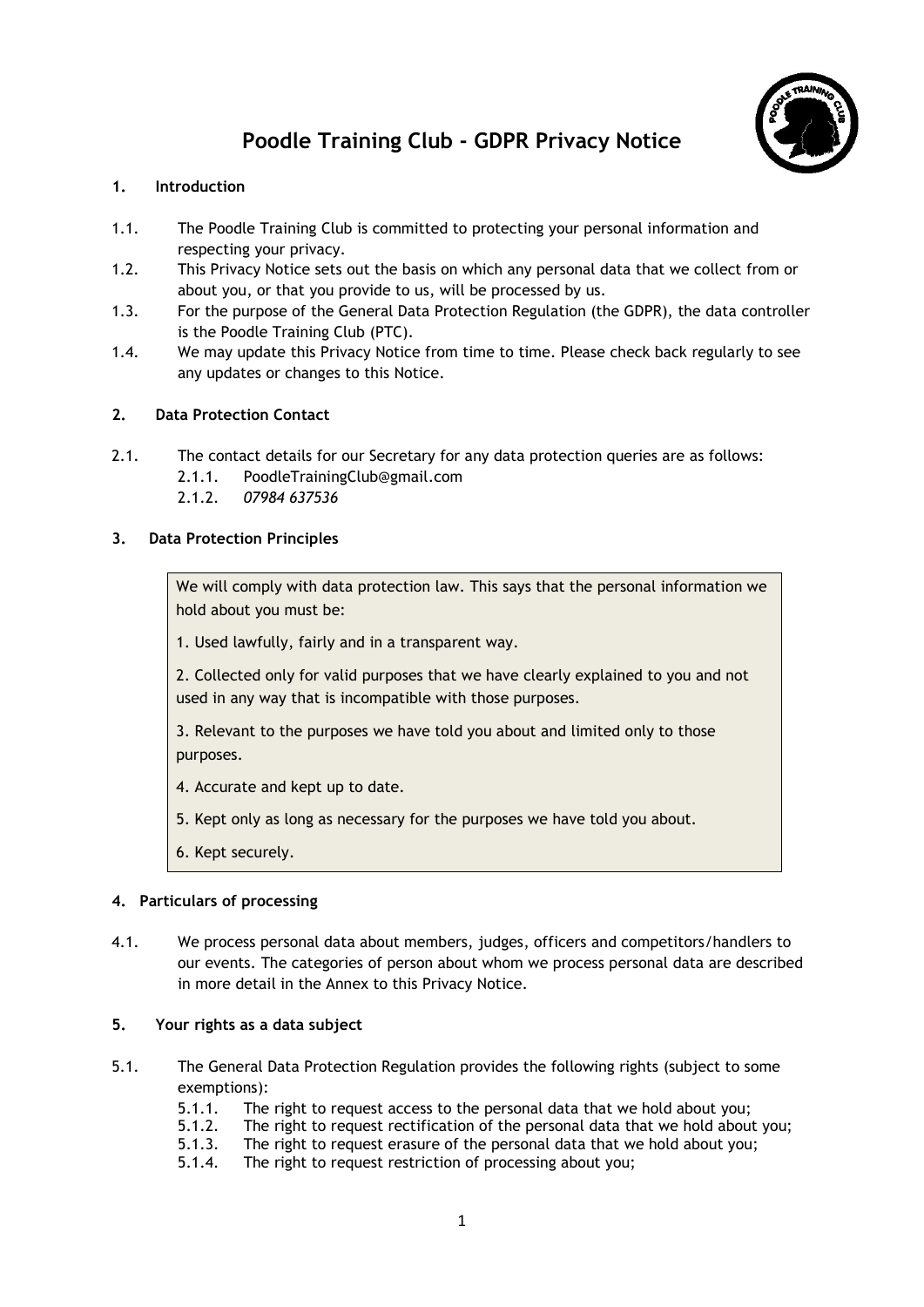- 5.1.5. The right to object to processing; and
- 5.1.6. The right to data portability.

If you wish to raise a complaint on how we have handled your personal data, you can contact our Secretary at the details above.

If you are not satisfied with our response or believe we are processing your personal data not in accordance with the law you can complain to the Information Commissioner's Office (ICO) full contact details for which can be found at https://ico.org.uk/global/contact-us/ .

#### 6. How we will use information about you

We will only use your personal information when the law allows us to. Most commonly, we will use your personal information in the following circumstances:

1. Where we need to perform the contract we have entered into with you.

2. Where we need to comply with a legal obligation.

3. Where it is necessary for our legitimate interests (or those of a third party) and your interests and fundamental rights do not override those interests.

We may also use your personal information in the following situations, which are likely to be rare:

1. Where we need to protect your interests (or someone else's interests).

2. Where it is needed in the public interest [or for official purposes].

- 6.1 We will generally process your personal data for membership services and events. We may also use personal information for additional relevant and related purposes where you might reasonably expect us to do so, where the benefits of doing so are not outweighed by your own interests or fundamental rights or freedoms. This may include:
	- 6.1.1. To maintain our records and other administrative purposes, including updating your details and preferences:
	- 6.1.2. To assist with queries, complaints and dispute resolution;
	- 6.1.3. For communications related to membership and invitations to participate in club events;
	- 6.1.4. To assist with upholding our club constitution and taking action in cases where there may be a breach of the Club rules.
- 6.2 We do not use your personal data for marketing purposes.
- 6.3 You have the right to lodge a complaint with a supervisory authority. In the United Kingdom, the supervisory authority is the Office of the Information Commissioner, full contact details for which can be found at https://ico.org.uk/global/contact-us/

#### 7. Recipients of Data

7.1. We do not use service providers to help us provide you with our services. Personal data will not be transferred to any such service provider.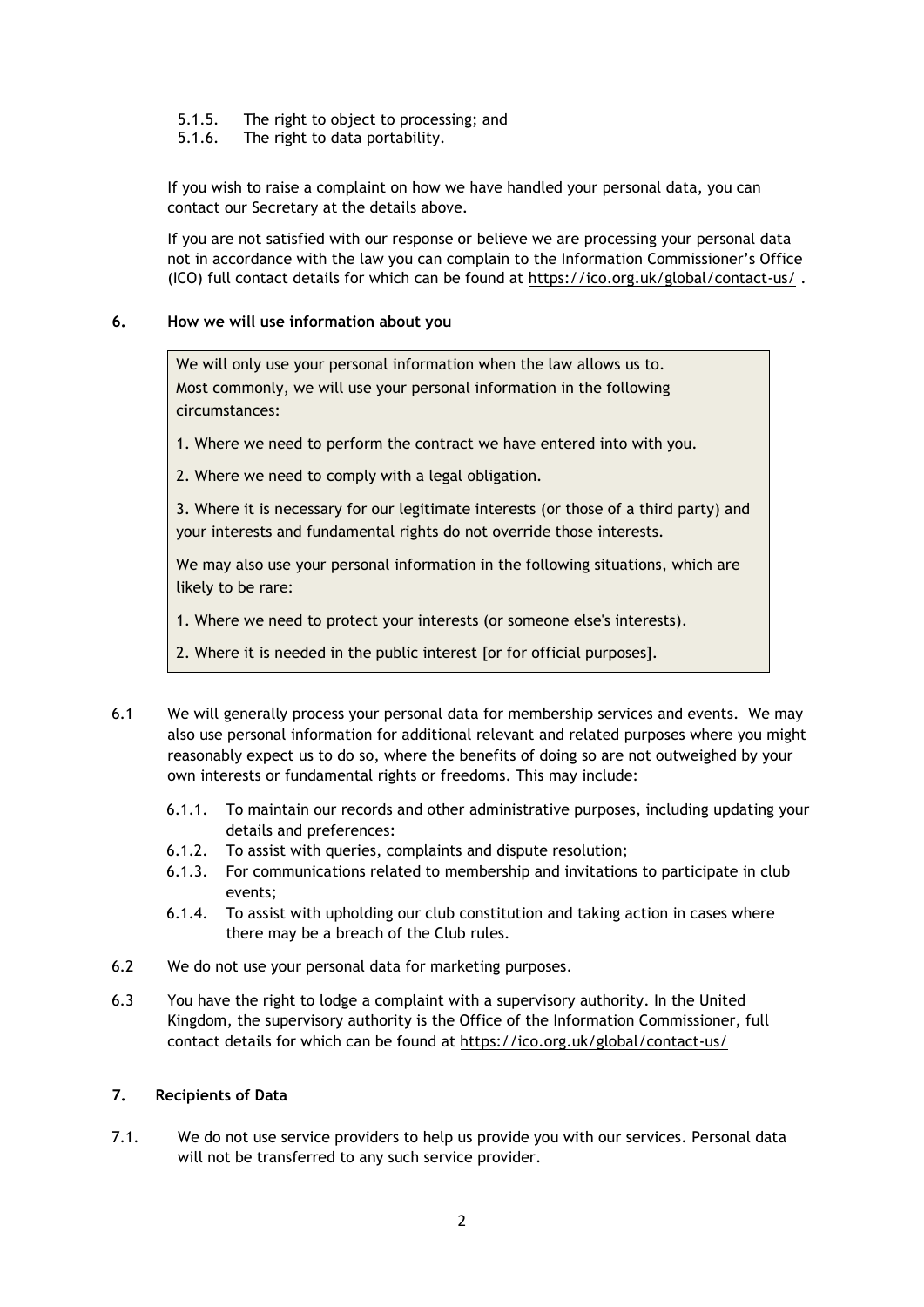- 7.2. In appropriate circumstances we may disclose data to authorised bodies as required by law.
- 8. Visitors to www.poodletrainingclub.co.uk website Cookie Policy
- 8.1. We do not use cookies to monitor how people use our website.

## 9. Contact details

9.1. Please contact the Secretary above if you have any questions or concerns about personal data and privacy matters.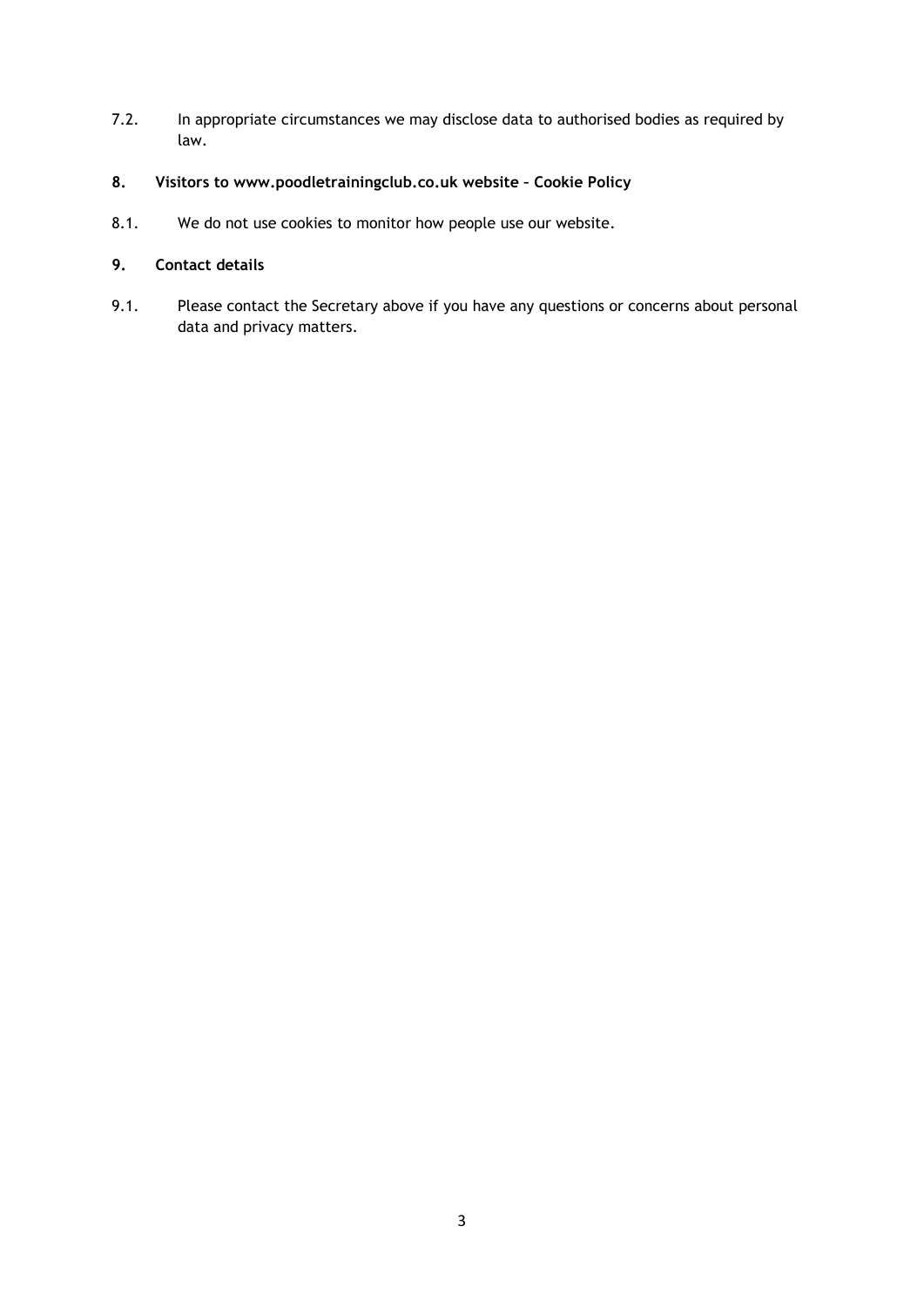## ANNEX

This Annex sets out the PTC's processing of personal data relating to members (including committee members), judges and exhibitors/competitors at our events.

### What personal data do we process, why do we process it and what is the lawful basis?

| <b>Members</b>                                                                                                                                                                                                                                                                                                                                                                                                                                                                                                       |                                                                                                                                        |  |
|----------------------------------------------------------------------------------------------------------------------------------------------------------------------------------------------------------------------------------------------------------------------------------------------------------------------------------------------------------------------------------------------------------------------------------------------------------------------------------------------------------------------|----------------------------------------------------------------------------------------------------------------------------------------|--|
| Name<br>$\bullet$<br>Address<br>$\bullet$<br>Email address<br>$\bullet$<br>Telephone number(s)<br>$\bullet$<br>Dog information<br>We process your personal data for the following purposes:<br>[Purpose]                                                                                                                                                                                                                                                                                                             | [Lawful basis]                                                                                                                         |  |
| Provision of membership services including administration and<br>transactional communications relating to membership<br>Upholding the Club/Society Rules<br>$\bullet$                                                                                                                                                                                                                                                                                                                                                | <b>Contractual Necessity</b><br><b>Contractual Necessity</b>                                                                           |  |
| Compliance with Kennel Club Rules and Regulations                                                                                                                                                                                                                                                                                                                                                                                                                                                                    | <b>Contractual Necessity</b>                                                                                                           |  |
| Contacting you regarding newsletters, invitations and<br>information about club events/meetings<br>Publication in the RESULTS section of the website                                                                                                                                                                                                                                                                                                                                                                 | Legitimate Interests<br>Consent                                                                                                        |  |
| Contacting you by email to provide related information                                                                                                                                                                                                                                                                                                                                                                                                                                                               | Consent                                                                                                                                |  |
| <b>Judges</b>                                                                                                                                                                                                                                                                                                                                                                                                                                                                                                        |                                                                                                                                        |  |
| Name<br>Address<br>$\bullet$<br>Email address<br>$\bullet$<br>Telephone number<br>We process your personal data for the following purposes:<br>[Purpose]<br>Administration and transactional communications relating to<br>judging appointments<br>Upholding the Club/Society Rules<br>$\bullet$<br>Compliance with Kennel Club Rules and Regulations (including<br>$\bullet$<br>sharing relevant required information)<br>Publication in the show/event schedules and in the RESULTS<br>section of the PTC website. | [Lawful basis]<br><b>Contractual Necessity</b><br><b>Contractual Necessity</b><br><b>Contractual Necessity</b><br>Legitimate Interests |  |
| <b>Exhibitors/Competitors/Handlers</b>                                                                                                                                                                                                                                                                                                                                                                                                                                                                               |                                                                                                                                        |  |
| Name<br>$\bullet$<br>Address<br>Email address<br>Telephone number(s)<br>Dog information<br>We process your personal data for the following purposes:<br>[Purpose]                                                                                                                                                                                                                                                                                                                                                    | [Lawful basis]                                                                                                                         |  |
| Administration and transactional communications for<br>exhibitors/competitors/handlers entering our events                                                                                                                                                                                                                                                                                                                                                                                                           | <b>Contractual Necessity</b>                                                                                                           |  |
| Provision of services relating to our events                                                                                                                                                                                                                                                                                                                                                                                                                                                                         | <b>Contractual Necessity</b>                                                                                                           |  |
| Upholding the Club/Society Rules                                                                                                                                                                                                                                                                                                                                                                                                                                                                                     | <b>Contractual Necessity</b>                                                                                                           |  |